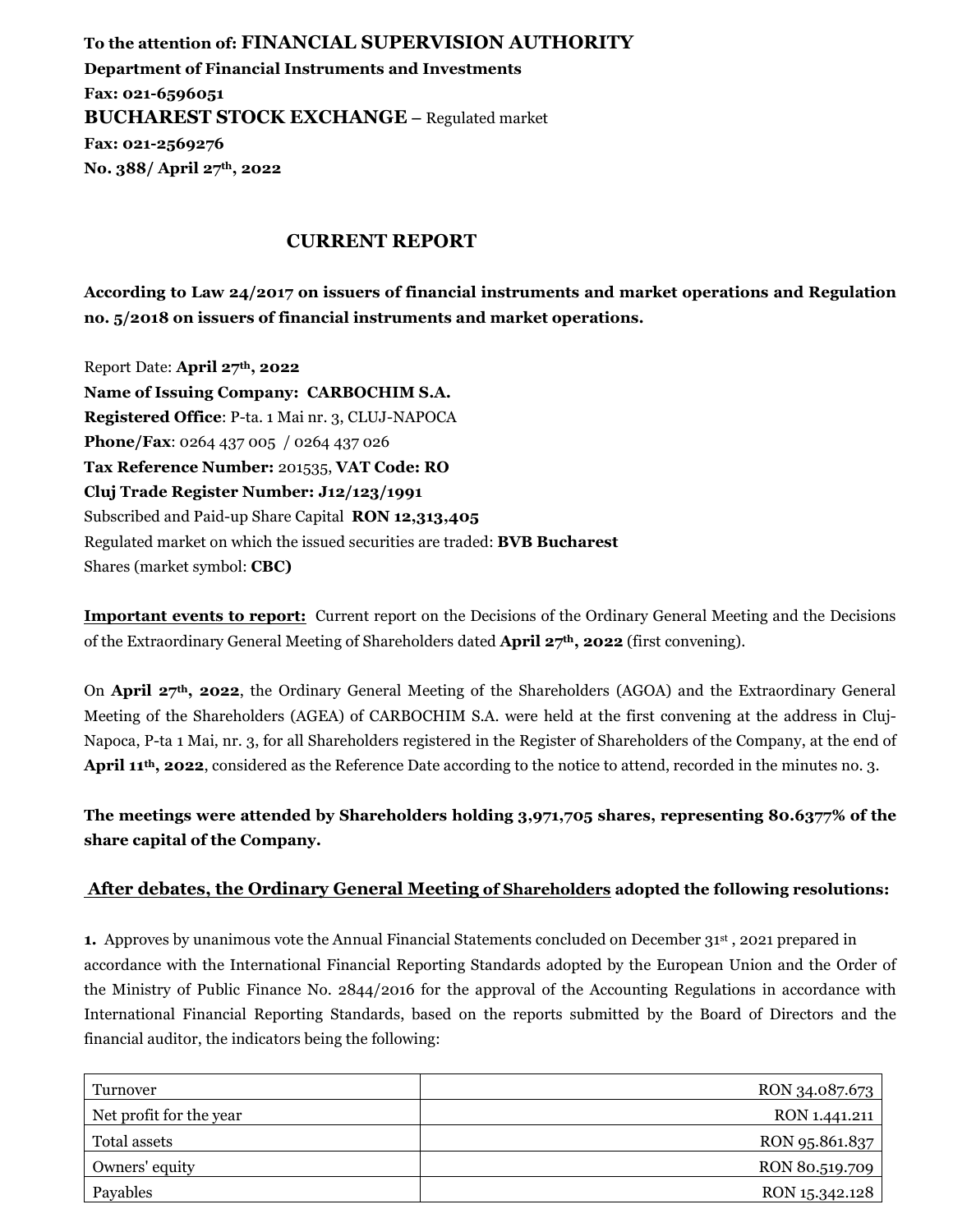**2.** Approves by unanimous vote the Management Report of the Board of Directors for 2021 and the discharge of the Directors for the financial year 2021**.** The Directors didn't vote.

**3**. Approves by unanimous vote the distribution of the net profit for the financial year 2021 in the amount of RON **1.441.210,71**, as follows:

- legal reserves RON **80.939,34 lei;**
- to cover the loss of **27,434.10 LEI** resulted from the cancellation of 4,813 own shares, according to the General Meeting of Shareholders' Resolution 1 / April 28th, 2021;
- retained earnings (profit not distributed) the difference of RON **1.332.837,27**.

**4**. Approves by unanimous vote the Income and Expenditure Budget for 2022.

| Turnover        | RON 35.800.000 |
|-----------------|----------------|
| Overall revenue | RON 36.585.000 |
| Total expenses  | RON 35.653.750 |
| Gross income    | RON 931.250    |

**5.** Approves by unanimous vote the investment programme for 2022 in the amount of RON **41.260.000**.

**6.** Approves by unanimous vote the remuneration report related to the 2021 financial year.

**7.** Approves by unanimous vote the remuneration policy of the Company's managers (directors and general managers) according to the provisions of Article 92 para. 1 of Law 24/2017 on issuers of financial instruments and market operations.

**8.** Approves by unanimous vote the establishment of the monthly maximum limit for the remuneration of the general managers and the additional payment of the members of the Board of Directors, according to Article 153<sup>^18</sup> of Law 31/1990, in the amount of **RON 3.300.000.** 

**9.** Approves by unanimous vote the date of **May 20th, 2022** as the date of identification of the shareholders, on whom the effects of the decision of the Ordinary General Meeting of Shareholders are to be reflected, according to Article 87, para. 1. of Law 24/2017 on issuers of financial instruments and market operations and approval of the date of **May 19th, 2022 as ex-date.**

**10.** Approves by unanimous vote the mandate of Mr Popoviciu Viorel-Dorin to draft and sign the resolutions adopted and the mandates of Ms Barabula Mihaela-Maria to carry out the necessary formalities to register the decisions at the Trade Register Office and for publication in the Official Gazette of Romania.

## **After debates, the Extraordinary General Meeting of Shareholders adopted the following resolutions:**

**1.** Approves by unanimous vote the business strategy for 2022**.** 

**2.** Approves by unanimous vote the extension of credit lines in the total amount of RON **8,150,000** or the commitment of new ones within a ceiling of RON **10,000,000** and their guarantee by mortgages on the assets of the Company.